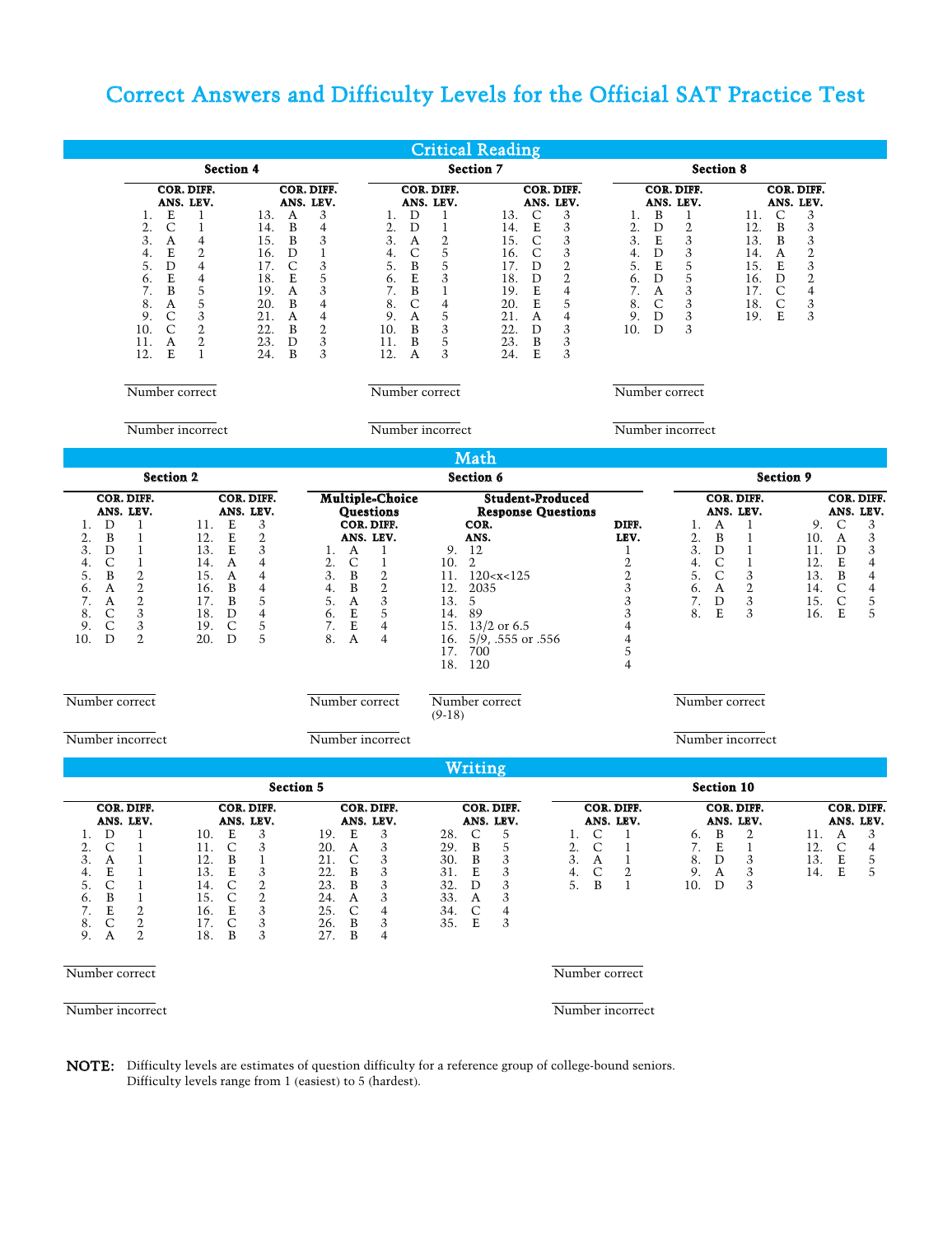# Scoring the Essay

Essays are scored in a manner that is fair and consistent, using a holistic approach. In holistic scoring, a piece of writing is considered as a total work, the whole of which is greater than the sum of its parts. Essays are scored by experienced high school teachers and college faculty members. The majority of essay readers teach English, composition, or language arts courses. Each essay is scored independently by two readers on a scale of 1 to 6, with 6 being the highest score. The combined score for both readers will range from 2 to 12. If the two readers' scores are more than one point apart, a third reader resolves the discrepancy.

In scoring the essays, readers follow the scoring guide below.

The scoring guide describes the features typically found in essays at each score point, including critical thinking, development, organization, language use, and sentence structure. A student can get a top score on the essay even with minor errors in grammar, usage, and mechanics. The SAT essay neither rewards nor penalizes formulaic approaches to wri ting, such as the five-paragraph essay.

There is no formula for effective writing, no single best way to communicate an idea. Any essay that features clear lines of reasoning, appropriate choices of evidence, ample development of ideas, effective organization, and precise use of language will receive a high score, regardless of style or approach. Readers are trained to recognize and reward a wide variety of essays at each score point.

| <b>SCORE OF 6</b>                                                                                                                                                                                                        | <b>SCORE OF 5</b>                                                                                                                                                                                                                     | <b>SCORE OF 4</b>                                                                                                                                                           |  |  |  |
|--------------------------------------------------------------------------------------------------------------------------------------------------------------------------------------------------------------------------|---------------------------------------------------------------------------------------------------------------------------------------------------------------------------------------------------------------------------------------|-----------------------------------------------------------------------------------------------------------------------------------------------------------------------------|--|--|--|
| An essay in this category demonstrates clear and<br>consistent mastery, although it may have a few<br>minor errors. A typical essay                                                                                      | An essay in this category demonstrates<br>reasonably consistent mastery, although it will<br>have occasional errors or lapses in quality. A<br>typical essay                                                                          | An essay in this category demonstrates adequate<br>mastery, although it will have lapses in quality. A<br>typical essay                                                     |  |  |  |
| • effectively and insightfully develops a point<br>of view on the issue and demonstrates<br>outstanding critical thinking, using clearly<br>appropriate examples, reasons, and other<br>evidence to support its position | • effectively develops a point of view on the<br>issue and demonstrates strong critical thinking,<br>generally using appropriate examples, reasons,<br>and other evidence to support its position                                     | • develops a point of view on the issue and<br>demonstrates competent critical thinking,<br>using adequate examples, reasons, and other<br>evidence to support its position |  |  |  |
| • is well organized and clearly focused,<br>demonstrating clear coherence and smooth<br>progression of ideas                                                                                                             | • is well organized and focused, demonstrating<br>coherence and progression of ideas                                                                                                                                                  | • is generally organized and focused,<br>demonstrating some coherence and<br>progression of ideas                                                                           |  |  |  |
| • exhibits skillful use of language, using a<br>varied, accurate, and apt vocabulary                                                                                                                                     | • exhibits facility in the use of language, using<br>appropriate vocabulary                                                                                                                                                           | • exhibits adequate but inconsistent facility<br>in the use of language, using generally<br>appropriate vocabulary                                                          |  |  |  |
| • demonstrates meaningful variety in sentence<br>structure                                                                                                                                                               | · demonstrates variety in sentence structure                                                                                                                                                                                          | • demonstrates some variety in sentence<br>structure                                                                                                                        |  |  |  |
| • is free of most errors in grammar, usage, and<br>mechanics                                                                                                                                                             | • is generally free of most errors in grammar,<br>usage, and mechanics                                                                                                                                                                | • has some errors in grammar, usage, and<br>mechanics                                                                                                                       |  |  |  |
|                                                                                                                                                                                                                          |                                                                                                                                                                                                                                       |                                                                                                                                                                             |  |  |  |
| <b>SCORE OF 3</b>                                                                                                                                                                                                        | <b>SCORE OF 2</b>                                                                                                                                                                                                                     | <b>SCORE OF 1</b>                                                                                                                                                           |  |  |  |
| An essay in this category demonstrates<br>developing mastery, and is marked by ONE OR<br>MORE of the following weaknesses:                                                                                               | An essay in this category demonstrates little<br>mastery, and is flawed by ONE OR MORE of the<br>following weaknesses:                                                                                                                | An essay in this category demonstrates very little<br>or no mastery, and is severely flawed by ONE OR<br>MORE of the following weaknesses:                                  |  |  |  |
| • develops a point of view on the issue,<br>demonstrating some critical thinking, but<br>may do so inconsistently or use inadequate<br>examples, reasons, or other evidence to<br>support its position                   | • develops a point of view on the issue that is<br>vague or seriously limited, and demonstrates<br>weak critical thinking, providing inappropriate<br>or insufficient examples, reasons, or other<br>evidence to support its position | • develops no viable point of view on the issue,<br>or provides little or no evidence to support its<br>position                                                            |  |  |  |
| • is limited in its organization or focus, or may<br>demonstrate some lapses in coherence or<br>progression of ideas                                                                                                     | • is poorly organized and/or focused, or<br>demonstrates serious problems with coherence<br>or progression of ideas                                                                                                                   | • is disorganized or unfocused, resulting in a<br>disjointed or incoherent essay                                                                                            |  |  |  |
| • displays developing facility in the use<br>of language, but sometimes uses weak<br>vocabulary or inappropriate word choice                                                                                             | · displays very little facility in the use of<br>language, using very limited vocabulary or<br>incorrect word choice                                                                                                                  | · displays fundamental errors in vocabulary                                                                                                                                 |  |  |  |
| · lacks variety or demonstrates problems in<br>sentence structure                                                                                                                                                        | • demonstrates frequent problems in sentence<br>structure                                                                                                                                                                             | • demonstrates severe flaws in sentence<br>structure                                                                                                                        |  |  |  |

### **SAT ESSAY Scoring Guide**

**Essays not written on the essay assignment will receive a score of zero.**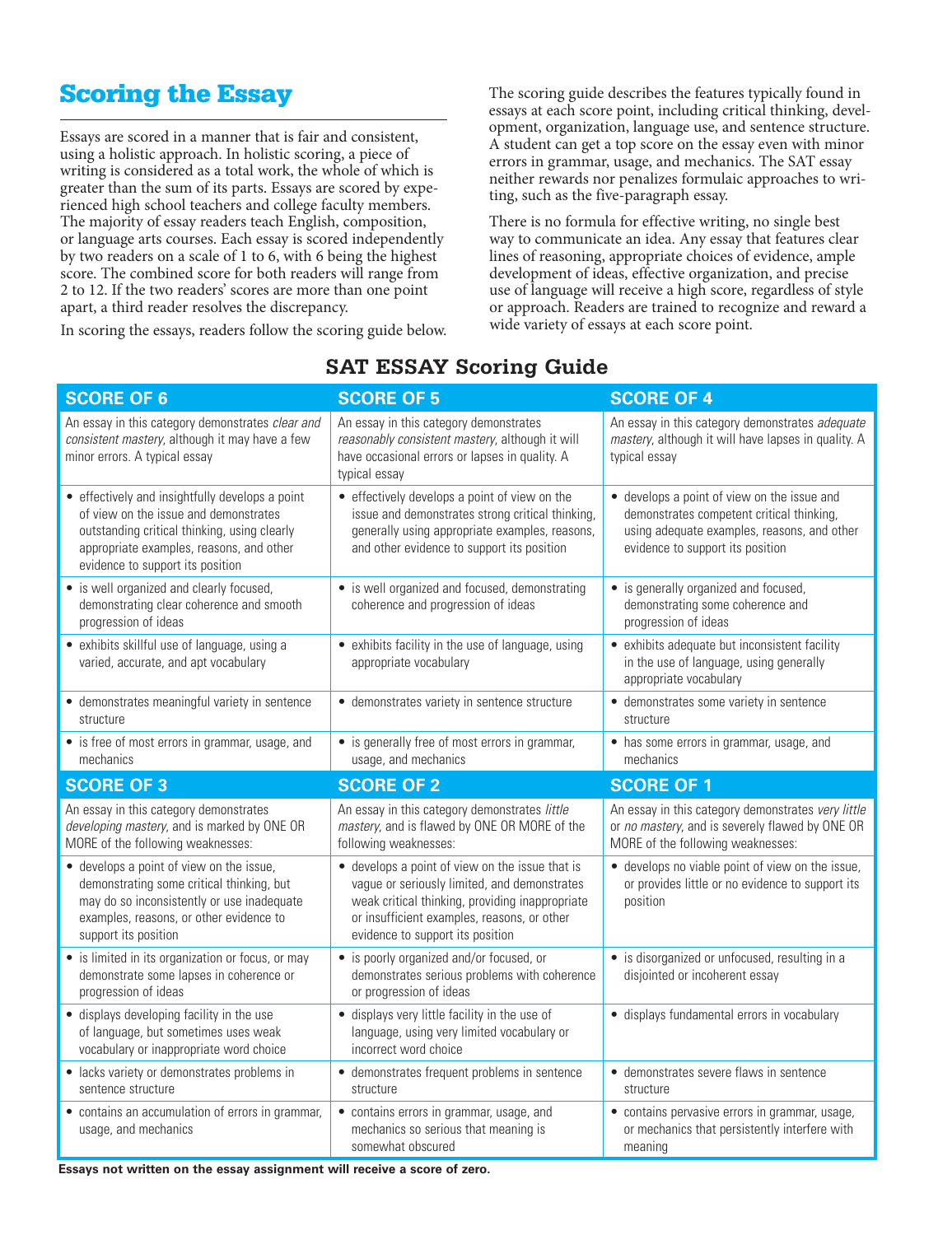# **Scoring the Official SAT Practice Test**

To have your score calculated automatically, go to **collegeboard.org/satpracticetest.** You'll receive:

- A detailed score report
- Answer explanations

To calculate your score on paper, check your responses with the correct answers on page 80. Fill in the blanks below and do the calculations to get your mathematics, critical reading, and writing raw scores. Use the tables on pages 83–84 to find your scaled scores.

### **Get Your Critical Reading Score**

How many critical reading questions did you get **right**?

Section 4: Questions 1–24 Section 7: Questions  $1-24 + \_$ Section 8: Questions  $1-19 + \_$  $Total = (A)$ 

How many critical reading questions did you get **wrong**?

Section 4: Questions 1–24 

Section 7: Questions  $1-24 + \_$ 

Section 8: Questions  $1-19 + \_$ 

 $Total = \_$ 

× 0.25 = (B)

 $A - B = \_$  Critical Reading Raw Score

Round the critical reading raw score to the nearest whole number.

Use the table on page 83 to find your critical reading scaled score.

#### **Get Your Mathematics Score**

How many mathematics questions did you get **right**?

Section 2: Questions 1–20

Section 6: Questions  $1-18 + \_$ 

Section 9: Questions  $1-16 + \_$ 

 $Total =$   $(A)$ 

How many **multiple-choice** mathematics questions did you get **wrong**?



Round the mathematics raw score to the nearest whole number.

Use the table on page 83 to find your mathematics scaled score.

### **Get Your Writing Score**

How many multiple-choice writing questions did you get **right**?

Section 5: Questions 1–35 Section 10: Questions  $1-14+$ 

Total  $=$  (A)

How many multiple-choice writing questions did you get **wrong**?

Section 5: Questions 1–35 

Section 10: Questions  $1-14+$ 

 $Total = \_$ 

× 0.25 = (B)

 $A - B = \_$ Writing Multiple-Choice Raw Score

Round the writing multiple-choice raw score to the nearest whole number.

 $(C)$ 

Use the table on page 83 to find your writing multiple-choice scaled score.

Estimate your essay score using the Essay Scoring Guide on page 81.

 $\times$  2 =  $\qquad (D)$ 

Use the table on page 84, your multiple-choice raw score (C), and your essay score (D) to find your writing composite scaled score.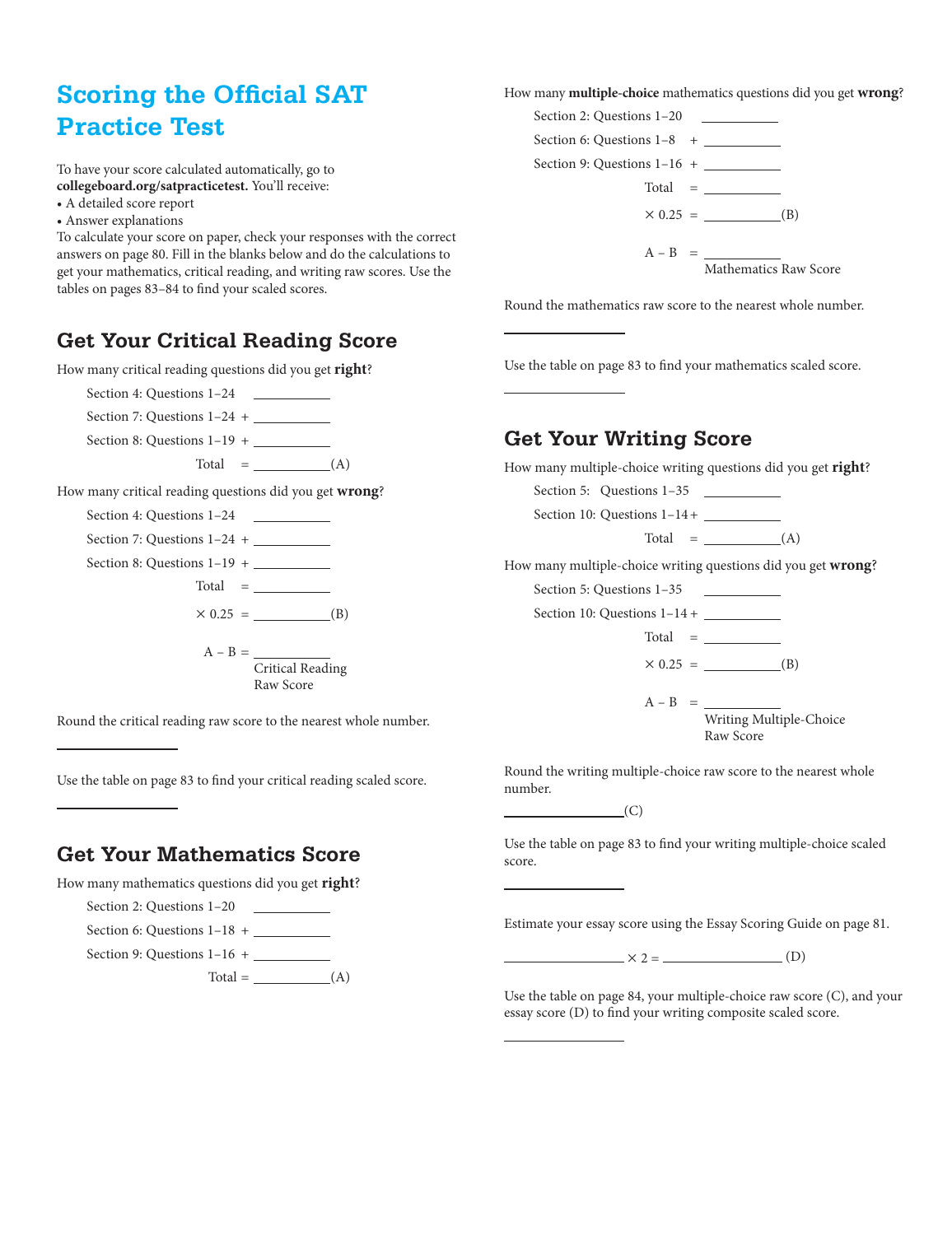## **SAT Score Conversion Table**

| Raw<br>Score | Critical<br>Reading<br>Scaled<br>Score | Math<br>Scaled<br>Score | Writing<br>Multiple-Choice<br>Scaled<br>Score* | Raw<br>Score     | Critical<br>Reading<br>Scaled<br>Score | Math<br>Scaled<br>Score | Writing<br>Multiple-Choice<br>Scaled<br>Score* |
|--------------|----------------------------------------|-------------------------|------------------------------------------------|------------------|----------------------------------------|-------------------------|------------------------------------------------|
| 67           | 800                                    |                         |                                                | 31               | 510                                    | 560                     | 54                                             |
| 66           | 800                                    |                         |                                                | 30               | 500                                    | 550                     | 54                                             |
| 65           | 800                                    |                         |                                                | 29               | 500                                    | 540                     | 53                                             |
| 64           | 780                                    |                         |                                                | 28               | 490                                    | 530                     | 52                                             |
| 63           | 760                                    |                         |                                                | $27\,$           | 480                                    | 530                     | 51                                             |
| 62           | 750                                    |                         |                                                | 26               | 480                                    | 520                     | 50                                             |
| 61           | 730                                    |                         |                                                | 25               | 470                                    | 510                     | 49                                             |
| 60           | 720                                    |                         |                                                | 24               | 460                                    | 500                     | $\rm 48$                                       |
| 59           | 710                                    |                         |                                                | 23               | 460                                    | 490                     | 47                                             |
| 58           | 700                                    |                         |                                                | 22               | 450                                    | 480                     | 47                                             |
| 57           | 690                                    |                         |                                                | $21\,$           | 450                                    | 470                     | 46                                             |
| 56           | 680                                    |                         |                                                | 20               | 440                                    | 460                     | $45\,$                                         |
| 55           | 670                                    |                         |                                                | 19               | 430                                    | 450                     | $44\,$                                         |
| 54           | 660                                    | 800                     |                                                | 18               | 430                                    | 440                     | 43                                             |
| 53           | 650                                    | 800                     |                                                | 17               | 420                                    | 430                     | 42                                             |
| 52           | 640                                    | 780                     |                                                | 16               | 410                                    | 420                     | 41                                             |
| 51           | 640                                    | 760                     |                                                | 15               | 410                                    | 420                     | $41\,$                                         |
| 50           | 630                                    | 740                     |                                                | 14               | 400                                    | 410                     | $40\,$                                         |
| 49           | 620                                    | 730                     | 80                                             | 13               | 390                                    | 400                     | 39                                             |
| $\bf 48$     | 610                                    | 720                     | 78                                             | 12               | 380                                    | 390                     | 38                                             |
| 47           | 610                                    | 710                     | 75                                             | $11\,$           | 380                                    | 380                     | 37                                             |
| 46           | 600                                    | 700                     | 73                                             | $10\,$           | 370                                    | 370                     | 36                                             |
| $45\,$       | 590                                    | 690                     | $71\,$                                         | $\boldsymbol{9}$ | 360                                    | 360                     | 35                                             |
| 44           | 590                                    | 680                     | 69                                             | $\,8\,$          | 350                                    | 350                     | 34                                             |
| 43           | 580                                    | 670                     | 67                                             | $\overline{7}$   | 340                                    | 330                     | 33                                             |
| 42           | 580                                    | 660                     | 66                                             | 6                | 330                                    | 320                     | 32                                             |
| 41           | 570                                    | 650                     | 65                                             | $\sqrt{5}$       | 320                                    | 310                     | 31                                             |
| $40\,$       | 560                                    | 640                     | 64                                             | $\overline{4}$   | $310\,$                                | 290                     | 30                                             |
| 39           | 560                                    | 630                     | 62                                             | $\overline{3}$   | 300                                    | 280                     | $28\,$                                         |
| 38           | 550                                    | 620                     | 61                                             | $\overline{2}$   | 280                                    | 260                     | $27\,$                                         |
| 37           | 540                                    | 620                     | 60                                             | $1\,$            | 270                                    | 240                     | 25                                             |
| 36           | 540                                    | 610                     | 59                                             | $\mathbf{0}$     | 250                                    | 210                     | $24\,$                                         |
| 35           | 530                                    | 600                     | 58                                             | $-1$             | 230                                    | 200                     | 22                                             |
| 34           | 530                                    | 590                     | 57                                             | $-2$             | 210                                    | 200                     | $20\,$                                         |
| 33           | 520                                    | 580                     | 56                                             | $-3$             | 200                                    | 200                     | $20\,$                                         |
| 32           | 510                                    | 570                     | 55                                             | and<br>below     |                                        |                         |                                                |

This table is for use only with the test in this booklet.

\*The writing multiple-choice score is reported on a 20-80 scale. Use the table on the following page for the writing composite scaled score.